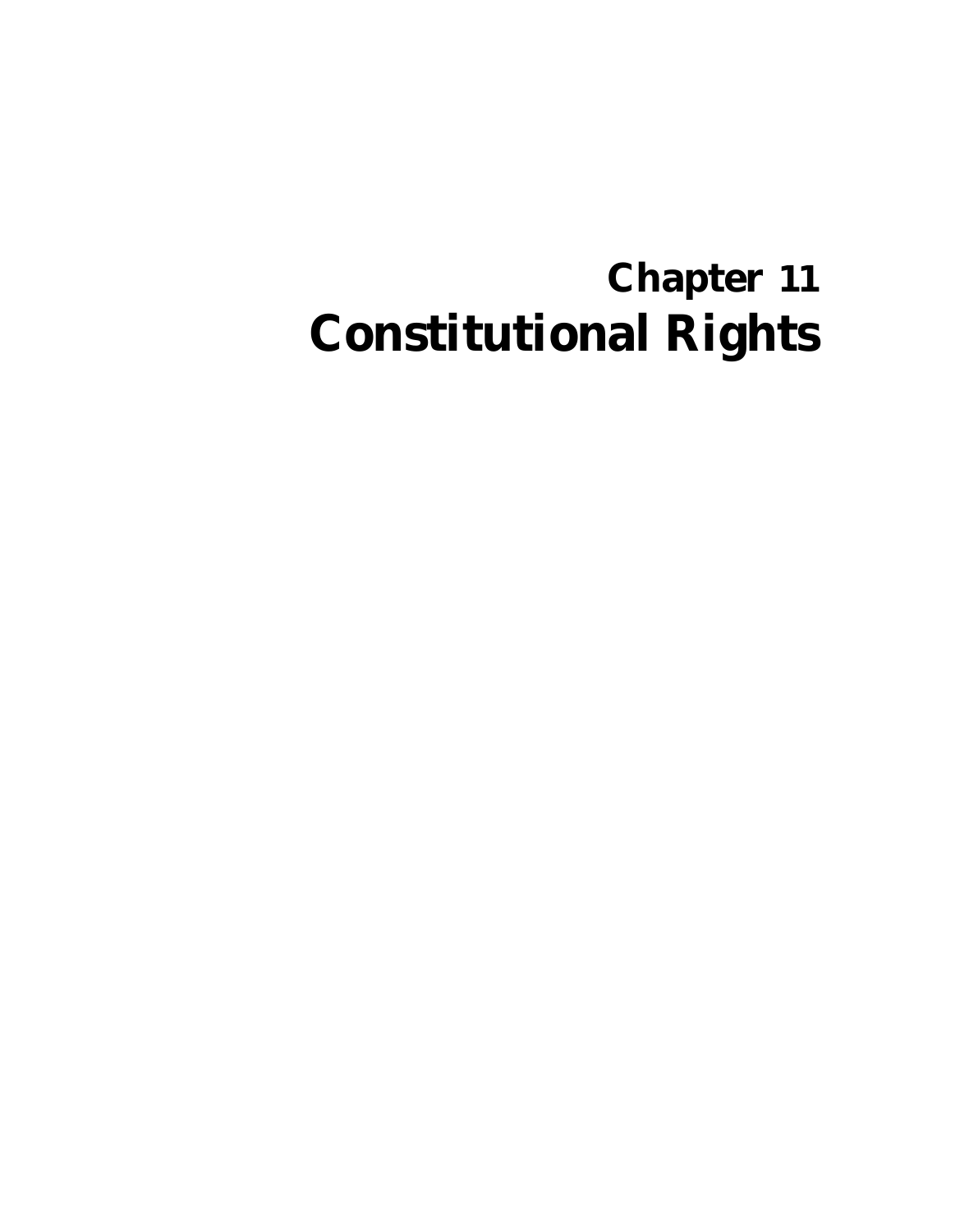## **Contents**

.

| <i>Page</i>                                                                                                                     |
|---------------------------------------------------------------------------------------------------------------------------------|
|                                                                                                                                 |
| Information as an Object of Search and Seizure          108<br>Information Technology as a Tool for Search and Seizure      109 |
| Other Constitutional Issues.<br>Social/Psychology-Based Applications111                                                         |

 $\bar{\lambda}$ 

 $\hspace{0.1mm}-\hspace{0.1mm}$ 

 $\overline{\phantom{a}}$ 

 $\ddot{\phantom{0}}$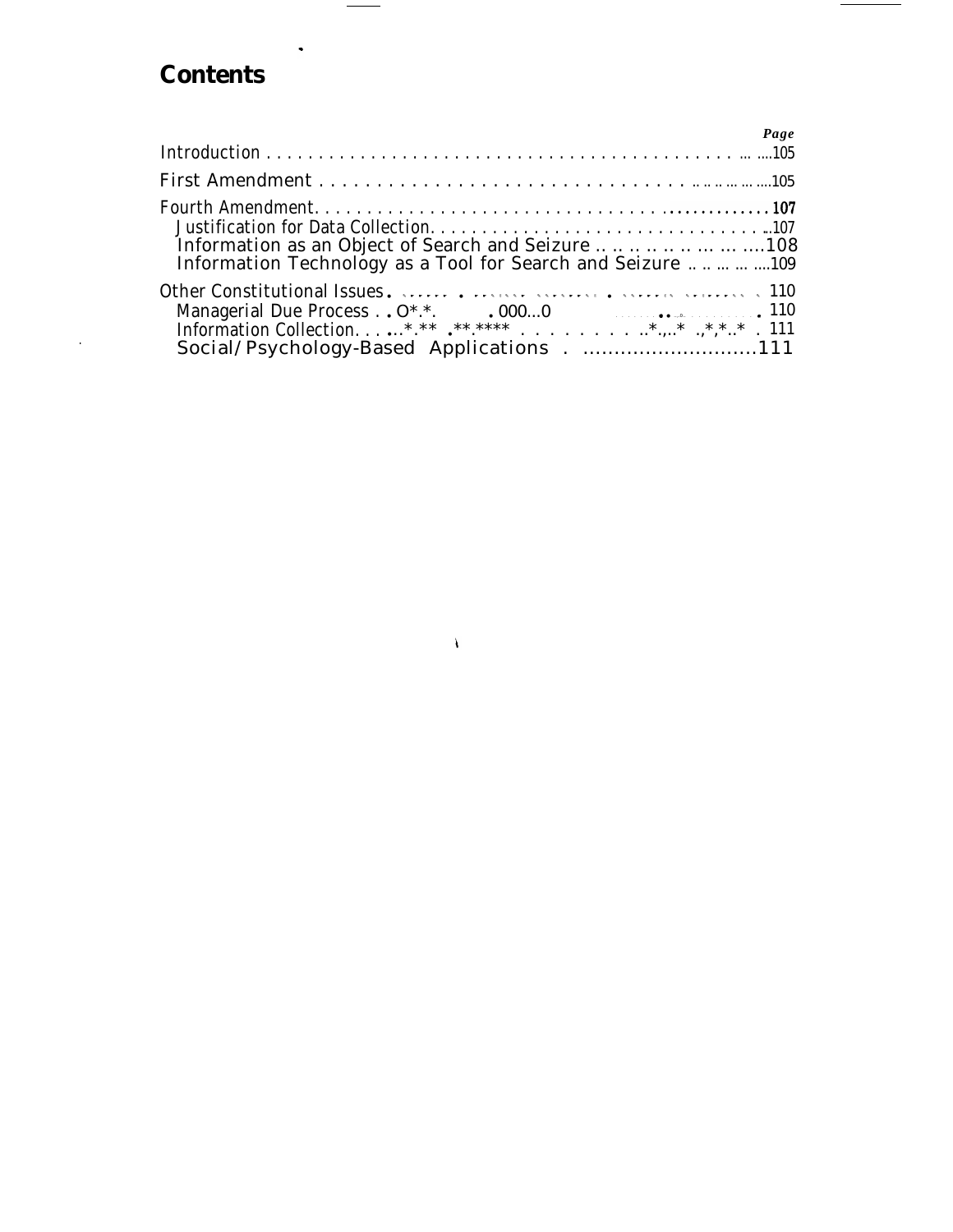## **Chapter 11 Constitutional Rights**

## **Introduction**

Little legal precedent exists, in many cases, for applying constitutional law to the issues raised by computer-based information systems. As the courts begin to deal with the novel issues raised by the application of computer technology, they will probably attempt to apply traditional concepts. In this way, these new issues will become incorporated into existing legal precedent.

Legislative remedies may be called for when the courts do not find constitutional protections for threats to individual rights created by unforeseen technological developments such as television cameras, electronic wiretapping, and computer data banks. It is difficult to predict in advance precisely which computer-raised constitutional issues will create major legislative problems and which will be easily accommodated *in* the courts. Expert opinions vary widely, and little legal research has been done as yet.

The legal survey task of this study identified five areas of constitutional law that may be affected by information systems. These are:

- first amendment rights, which guarantee freedom of religion, speech, the press, peaceable assembly, and the right to petition for redress of grievances;
- fourth amendment rights, which guarantee against unreasonable search and seizure by the Federal Government;
- fifth amendment rights, which guarantee that a person may not be compelled to be a witness against himself or be deprived of life, liberty, or property without due process of law;
- sixth amendment rights, which guarantee the right of a speedy and public trial; and
- 14th amendment rights, which guarantee that a State cannot deprive any person of life, liberty, or property without due process of law nor deny any person within its jurisdiction the equal protection of the laws.

## **First Amendment**

The principal purpose of guaranteeing freedom of speech is to ensure a free marketplace of ideas. Courts have tended to balance this freedom against other compelling social concerns, e.g., national security or public safety. For example, there have been a number of recent cases about the rights of reporters to protect their sources. However, certain characteristics of specific communication media affect how that goal is achieved.

The *printed page* is the least regulated communication medium. No Government interference in the content of published material is tolerated with the exception of some fairly limited and still contested restrictions in the areas of pornography, national security, libel, and trade practices. The relatively low cost and ubiquity of printing technology usually guarantees universal access to it for those who have something to say.

The *common carriers* are more restricted. Telephone and mail service are regulated monopolies that control the huge capital and institutional structures necessary to carry messages in various forms. Nevertheless, the communication capacity is very large. Without regulation, the potentiality would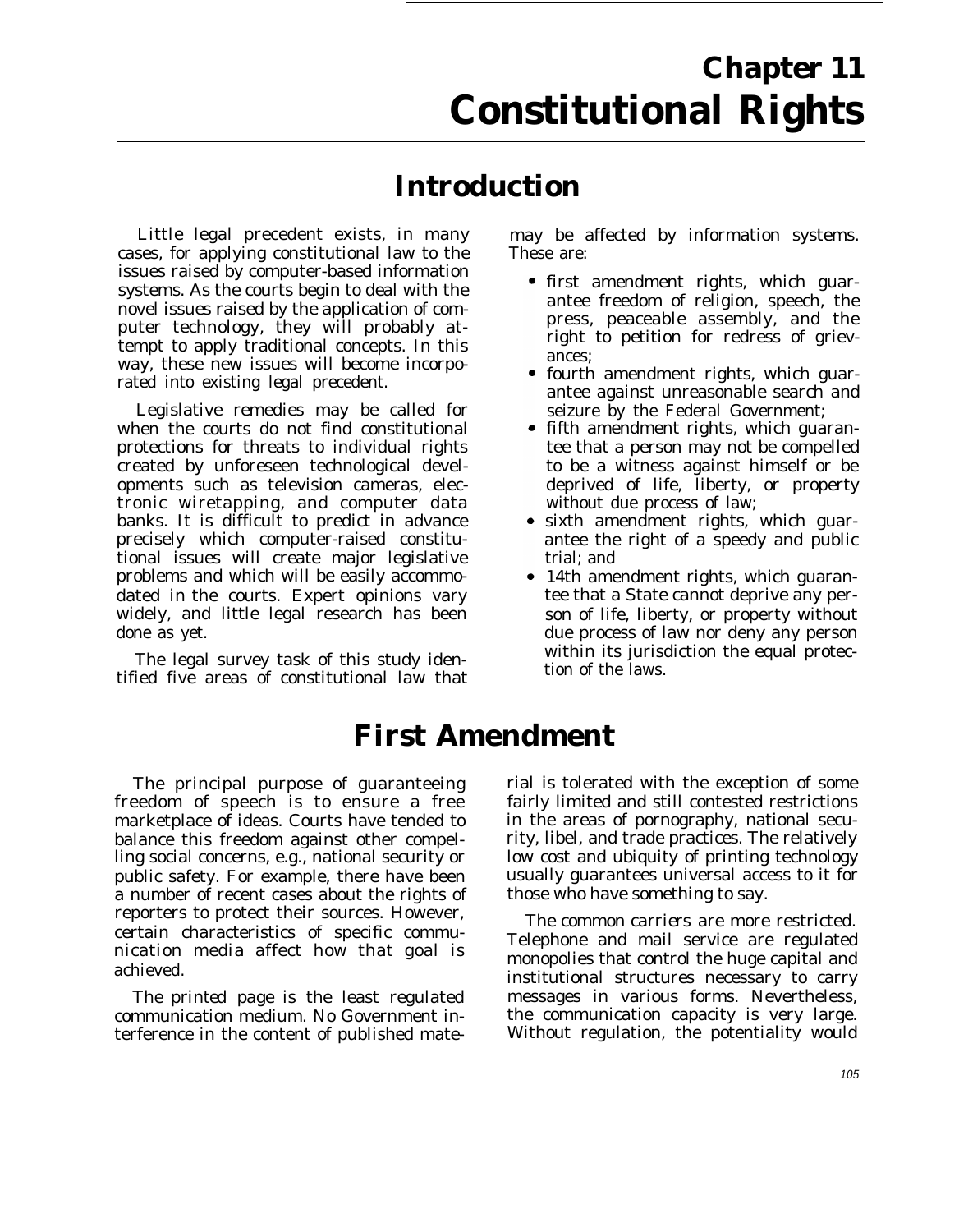exist that an operator might restrict a person's access to the medium. Regulation is therefore oriented toward assuring universal access by requiring carriers to provide uniform service to all at regulated prices. As with print, there are no limitations on message content aside from certain restrictions on pornography and other illegal activities.

The *broadcast* medium has a limited number of owners and operators as well as a limited capacity. Regulation must take into account the existence of these inherent restrictions on its use. Consequently, the thrust of the regulation is not the right of all to speak, but rather the right of all to be exposed to a "free market in ideas. " Under this interpretation, the Federal Communications Commission (FCC) has actively specified standards for broadcast content in such requirements as the "fairness" doctrine.

*Cable services* share both broadcast and common carrier characteristics, since their capacity is still limited but much greater than that of broadcast services. FCC, in its early licensing policy, required cable stations to provide public access channels that would be available to any potential user. (This requirement, among others, was rendered moot by a Supreme Court decision restricting FCC's authority to regulate in this area. )1 If cable providers have local monopolies over the delivery of information services to homes and businesses, there is a public interest in preventing the cable provider from exercising religious, political, or artistic censorship over the content.

Since the nature of first amendment protections is so strongly dependent on the characteristics of the media, it is reasonable to expect that new *information services* of the future will force the development of new types of policy. Some of the significant characteristics that may determine these policies are:

- *Restricted ownership and control of physical facilities.* Very high capital investments are required to install physical communication channels into homes and businesses. Even if competition in providing information services is encouraged, it is likely that there will be relatively few suppliers of facilities, \* leaving the control over the physical communication lines to a few large organizations.
- *Much greater capacity.* The capacity of future communication lines into homes and businesses will be much greater than the current telephone and broadcast facilities. Cable and direct satellite broadcast lines will provide more channels and greater information capacity per channel. In addition, communication from the home back to the sender will be possible. Some limited implementations of two-way capability already exist, and expansion is likely over the next decade.
- *More producers.* The larger number of communication channels into the home coupled with low-cost national distribution systems are expected to lead to a proliferation of information producers and distributors beyond the current limited number of television networks.\*\* Services such as those provided by the new "super stations" that operate nationwide over local cable networks, pay television networks such as Home Box Office, and upcoming direct satellite broadcast stations represent only the leading edge of such a trend in the entertainment area. In data communications, MicroNet and The Source are new services designed to link owners of personal computers with each

*<sup>&#</sup>x27;Federal ('communications Commission v. Midwest Video, 440* U.S. 689, 59 L.E. D. 2d 693, 99 Supreme Court 1435 (1979).

<sup>\*</sup>The actual number of facility suppliers is growing (e.g., specialized common carriers and satellite carriers who supply a significant portion of their own facilities). However, this growth is much slower than that of the information pro-

ducers.<br>
\*\*Th new cable TV systems being built in the United States have up to 50 TV channels; some will have as many as 100 TV channels.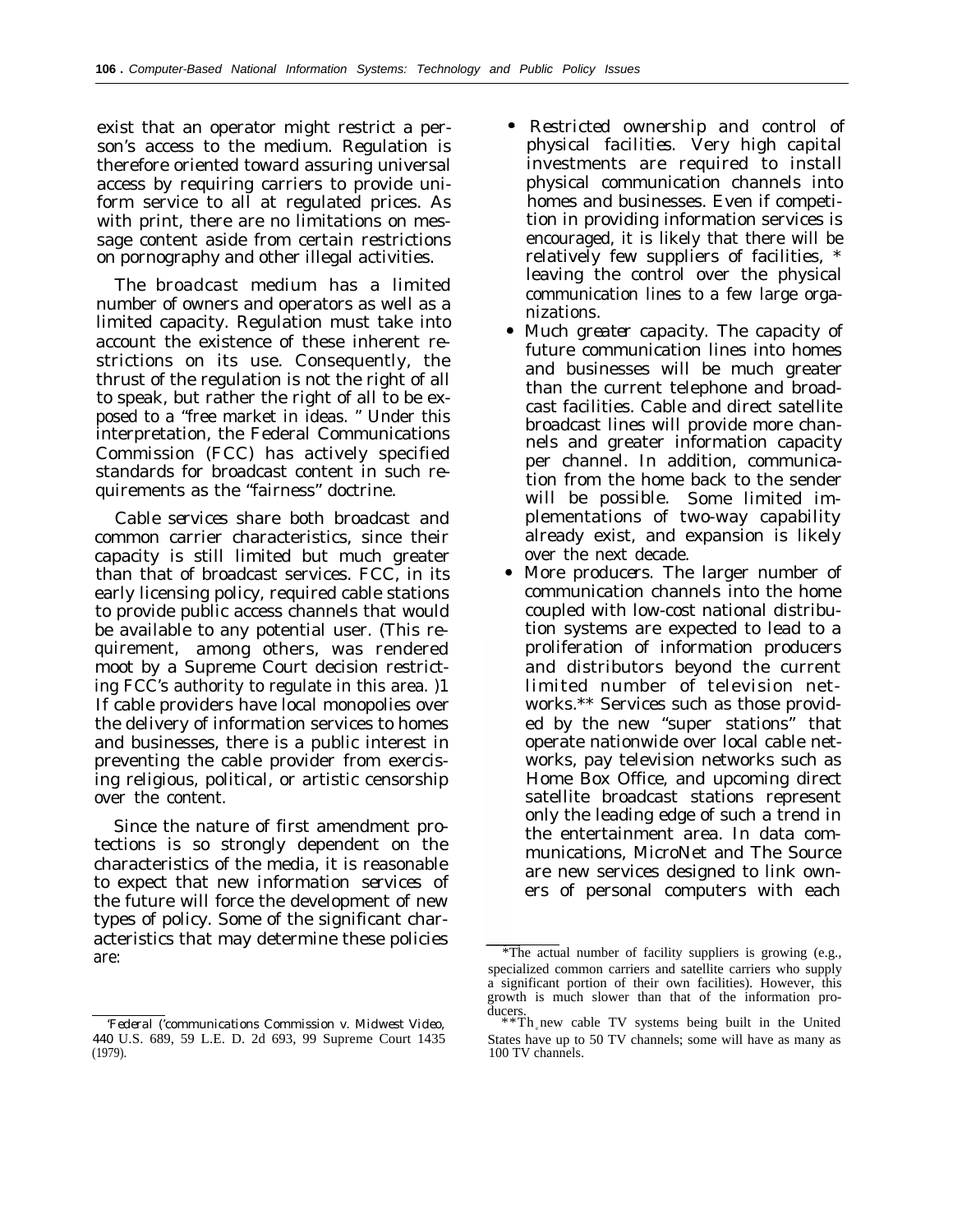other and with larger computers, data banks, and information processing services over a nationwide network.

● *Low-cost access.* Network broadcasters pay thousands of dollars per minute to generate and transmit information. The new information and communication technology will substantially reduce the cost of distributing information. Therefore, it will be easier to enter the market, and a wider variety of information services will be made available.

The principal first amendment issue facing the Government will be to encourage the maximum freedom of expression—fostering the "marketplace of ideas''—in new electronic media that have been tightly regulated in more traditional forms. Factors that could work against this goal include pressures for Government censorship, monopoly in the production and distribution of certain kinds of programs and services, and excessive control over content by the operator or operators of the physical communication channels.

Another issue may serve to link first amendment rights with privacy concerns. Extensive data collection and possibly surveillance by Government and private organizations could, in fact, suppress or "chill" freedoms of speech, assembly, and

even religion by the implicit threats contained in such collection or surveillance. These threats might be directed as much at the "listener" as the ''speaker. Clearly, automated information delivery systems possess a much greater capability of recording, storing, and analyzing in detail the flow of information from all sources into homes than do manual systems such as bookstores, newspapers, and the like.

As a consequence, consideration needs to be given to the distinction between information that is regarded by people to be private in nature and that which is public. Such a distinction may depend on whether the use of the information favors or is detrimental to the interests of an individual. For example, one does not usually attempt to keep secret the titles of books borrowed from a public library. However, an accurate profile of an individual's interests and attitudes could be provided by a complete dossier on that person's reading habits. Since computer technology has the potential capability of assembling such data bases, it may necessitate creating new definitions of the boundary between public and private information.

## **Fourth Amendment**

The fourth amendment protects the per- 2. the search and seizure of information sons, houses, papers, and effects of in-<br>per seas personal property, particularly dividuals against unreasonable searches and in electronic form; and seizures by the Federal Government. The 3. the use of automated information sysstudy identified three significant areas in terns as a tool for search and seizure which new computer and communication operations. systems may affect the interpretation and application of the fourth amendment. Justification for Data Collection

1 the use of personal and statistical data

- 
- 

Criminal justice agencies have traditionally kept files that form the basis of their incontained in automated information vestigations. Depending on the system desystems as a justification for search sign, however, automation can change the and seizure; nature of this recordkeeping in several ways:

<sup>—.—</sup> 'Sam J. Ervin, "The First Amendment: A I.iving Thought in the Computer Age, *Columbia Human Rights Review*, vol. 4, No. 1, 1972, pp. 13-47.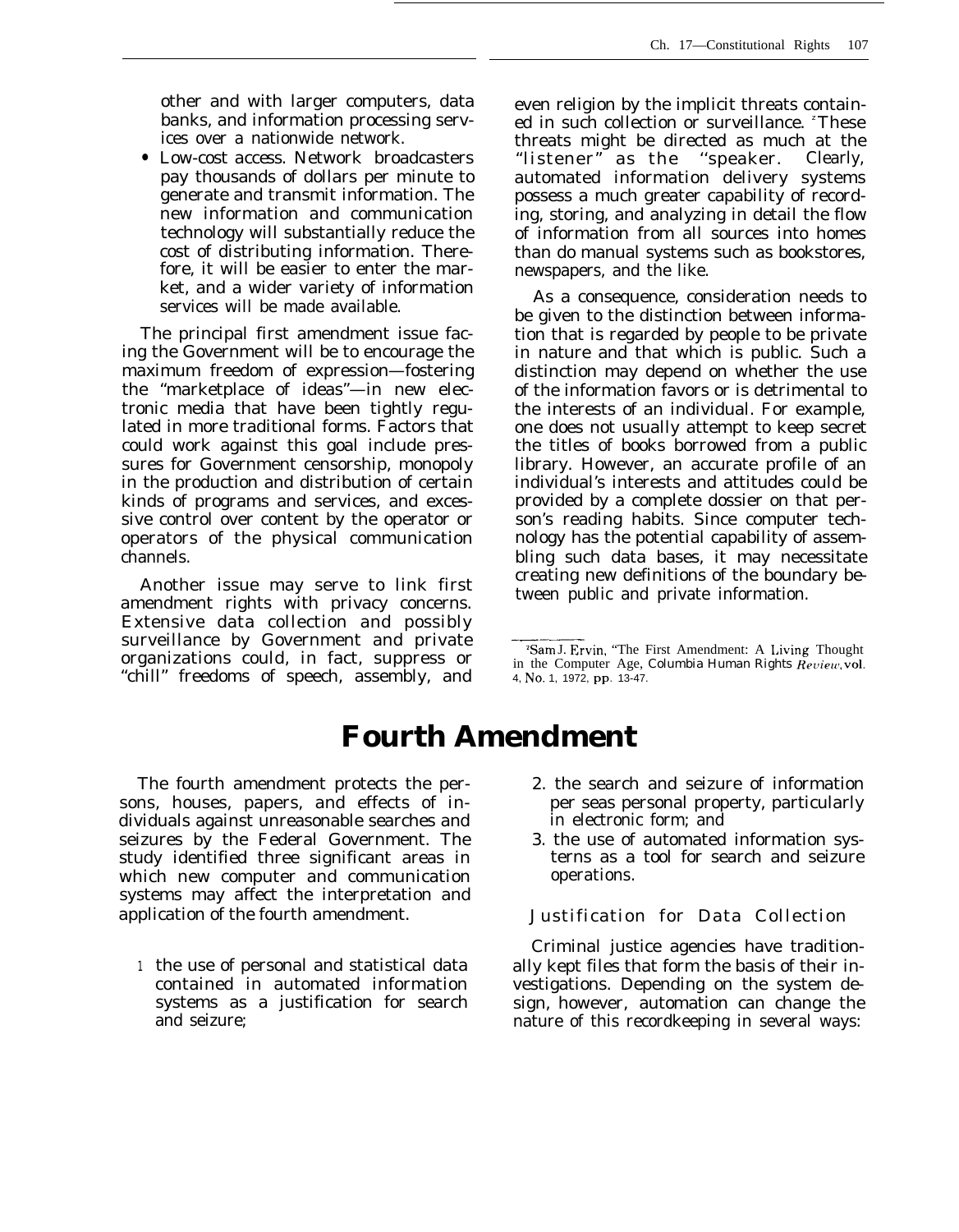- there are more individuals as data subjects;
- there are more data per individual;
- there is more centralization and correlation of diverse data sources;
- there is wider access to the data by more persons;
- there is faster access to the data; and
- there is more efficient remote access to the data.

Using the technology to the fullest capacity, it would be possible within the next decade for a policeman to obtain instantly a complete identification and dossier on an individual stopped in the street. As criminal justice information systems approach this capability, courts will become more interested in questions such as "reasonable cause" for such police actions as stopping and searching an individual. There is also the possibility of using statistical data as a basis for establishing probable cause.

In their concern, courts will probably look at issues of data quality. An erroneous record in a local manual file could cause an individual some distress, but an erroneous or incomplete record in a large, automated system with national or regional access could lead to more serious compromise of individual rights unless the record was promptly corrected. \* This consideration combined with other related reasons could motivate courts to mandate that stringent data quality requirements must be met by automated systems before information from them could be used as reasonable cause for criminal justice actions.\*\* In theory, checking and correcting records could be done more quickly with an automated system.

#### Information as an Object of Search and Seizure

The same information and information technology on which most institutions and people in this country increasingly depend for the conduct of their everyday lives are also becoming of greater importance to investigations conducted by the criminal justice system. Files, ledgers, correspondence, and address books have always been the objects of police searches in certain types of crimes. The criminal justice system will increasingly have to deal with their much more extensive computer equivalents, which may well raise new fourth amendment questions.

Two trends serve to increase the exposure of persons to searches. The first is that information previously unrecorded in any form will become collectable in computer data banks; electronic mail and electronic point of sale systems, for example, collect and store more data than the systems they replaced. The second trend is that data previously in the hands of individuals are now collected and stored by third parties, throwing the ownership of such data into question.

In a recent case,\* the Supreme Court ruled that an individual's bank records belonged to the bank and were not protected constitutionally as his or her personal property. One basis for this ruling was that the use of a bank account was a voluntary action. Yet, it is questionable whether future participation in a computerized society can be construed to be voluntary if the alternative is to forgo all services necessary to live comfortably as a member of that society. Extensions of such reasoning could leave only a hollow shell of fourth amendment protection for personal records, while eroding any substantive effective barriers against Government intrusion.

As this happens, Congress will be asked to reestablish these protections legislatively. In the above cited case, a congressional act\*\* addressed the problem of protecting

<sup>\*</sup>In addition to the issues arising from the protections guaranteed by the fourth amendment, if access to the system were loosely controlled, and data used for purposes other than criminal justice such as employment or credit, serious harm could result.<br>
\* \*The issue of data quality is explored in more detail in the

OTA study on NCIC/CCH, in progress.

*<sup>\*</sup>United States v. Miller, 425* U.S. 435 (1976). \*\*The Right to Financial Privacy Act (12 U.S. C. 340).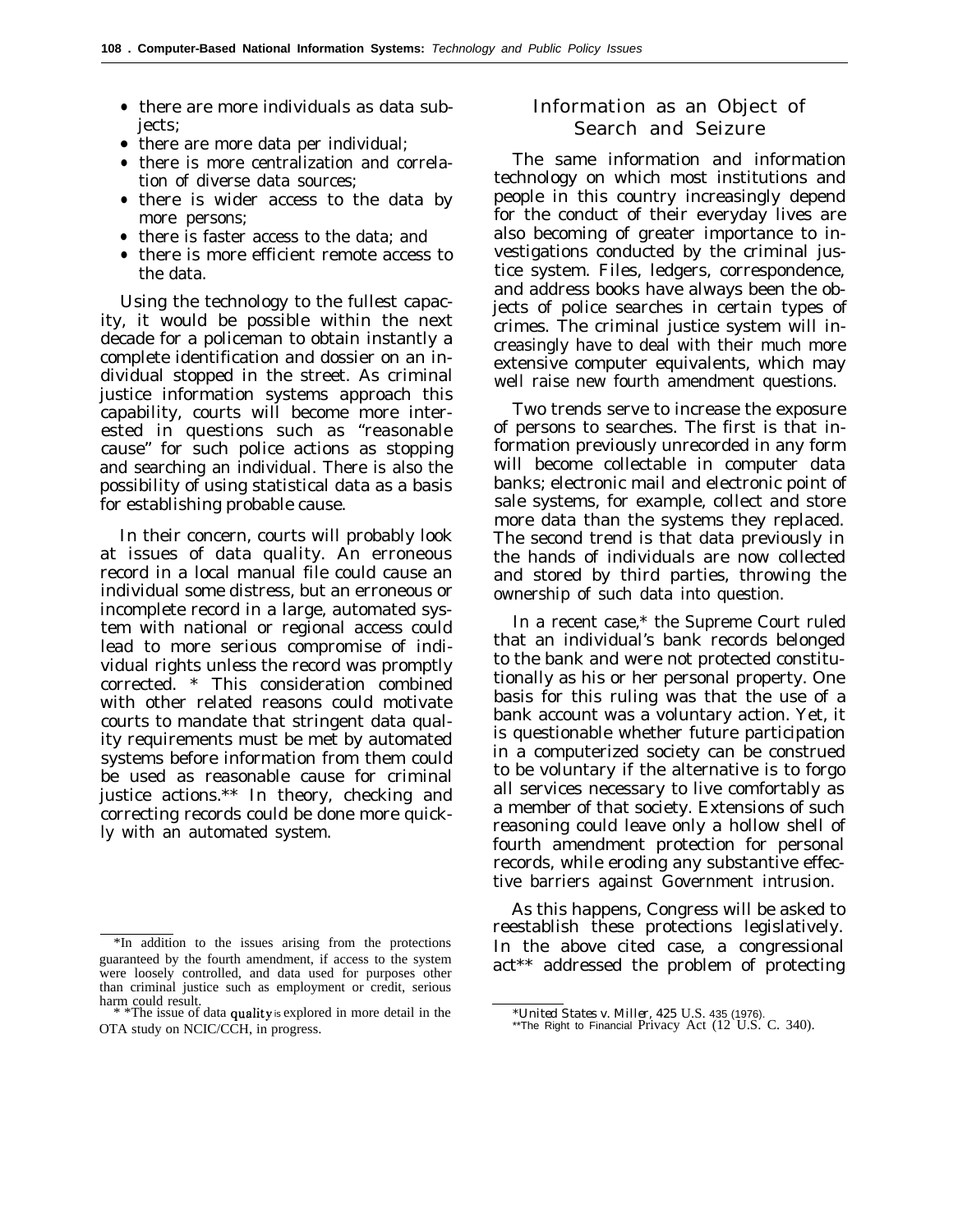personal records held by financial institutions from access by the Federal Government.

The search and seizure of computerized records will probably present courts and legislatures with a number of problems in balancing the needs of law enforcement with fourth amendment protections. For example:

- When identifying records as objects of search and seizure, traditional standards that were reasonably effective with written documents may not apply when the information sought is buried in a very large, or even geographically distributed, computer data file.
- In its original or primary form, computer data is unreadable by human beings, Thus, seized evidence may be in a primary form, such as magnetic tape or disk, or it may be in a secondary form, such as printouts or charts. The status of this type of evidence may be contestable, particularly if a law enforcement agency is required to perform sophisticated file manipulation in order to pull out the particular information it is trying to introduce as evidence.
- If the information is in coded form (encrypted) and the key to its decoding (decryption) is only in the head of the suspect, fifth amendment protections may allow that person to withhold the encryption/decryption key or the encryption algorithm. Similar problems exist even short of encryption. Information can be hidden in a large data bank in such ways that it would be nearly impossible to find without knowing its precise location.

It is expected that the normal evolution of law in the courts will be able to deal with many of these problems as they occur. However, as the Miller case illustrates, the logical extension of legal principles into the information age can on occasion seriously alter the balance of power between individuals and and government, threatening protections included in the U.S. Constitution and Bill of

Rights. In such cases, a legislative remedy will become necessary,

#### Information Technology as a Tool for Search and Seizure

Despite the difficulties of collating information that is dispersed and buried in very large geographically distributed computer files, national information systems may provide mechanisms for surveillance that penetrate more deeply into an individual's privacy than was previously possible.

In determining when fourth amendment protections apply, law enforcement distinguishes between ''surveillance' and ''search and seizure. There is no violation of this protection in observing an individual's daily public activity. It is the actual search of a person, a person's premises, or the seizure of personal records that requires warrants.

Information technology blurs the line between public and private activity. A nonelectronic mail cover requires approval by the Postal Inspection Service but not a search warrant because only the outside of an envelope is examined. In an electronic mail system, however, no distinction may exist between the "outside" (or address) and the "inside' (or contents) of a message. Therefore, it maybe difficult to distinguish a mail cover from a wiretap, which would require a warrant issued by a court upon probable cause, unless some form of coding could act to "seal" an electronic message as an envelope seals a physical one.

Similarly, the observation of shopping habits by following a person from store to store is surveillance. However, the use of an electronic funds transfer system to gather the same type of information would be far more intrusive, since much more data, some of it of a highly personal nature, could be collected in secret. The question is whether such transactions are to be considered public or private behavior.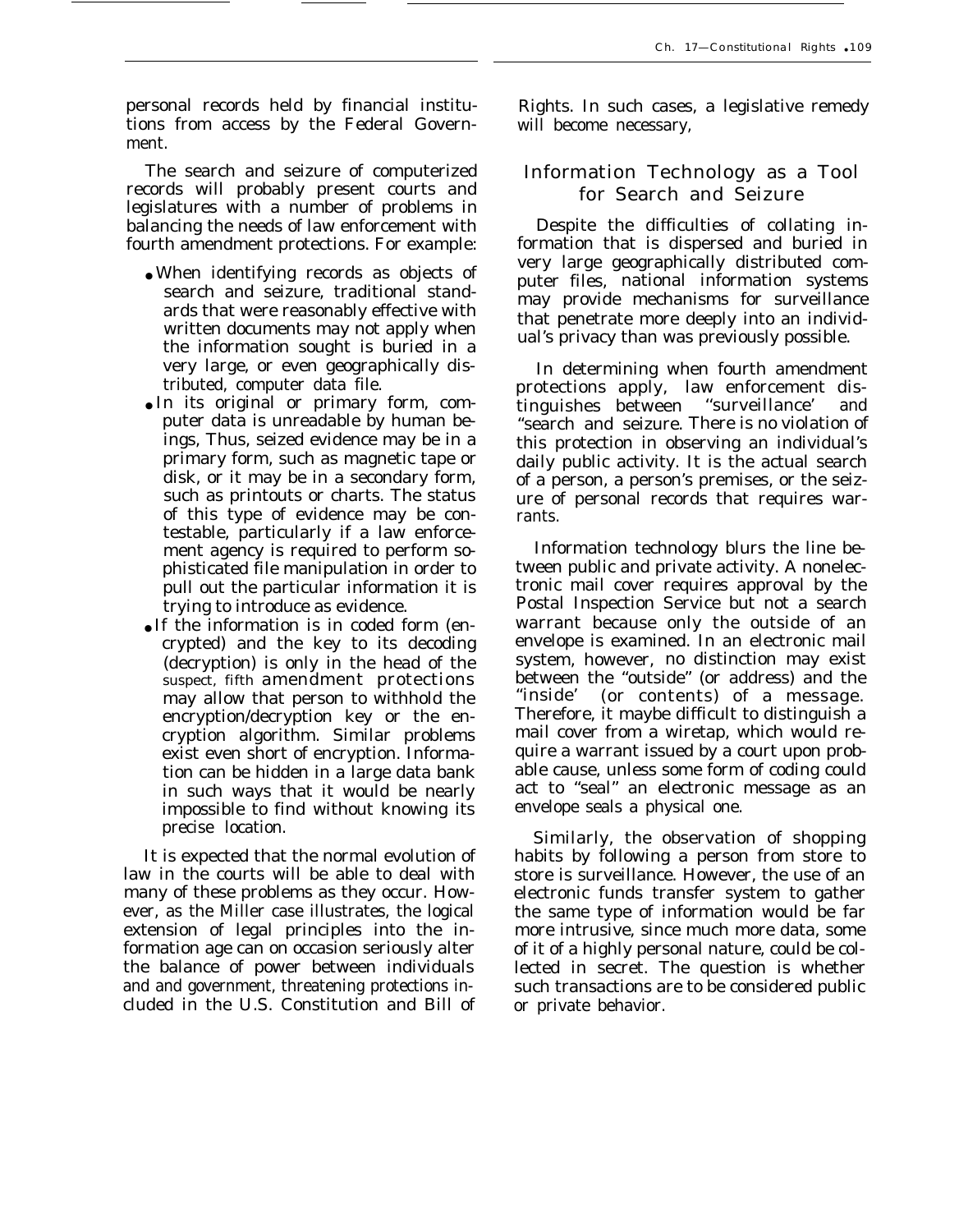The telephone created the possibility of wiretapping, which has stimulated numerous debates balancing the needs of law enforcement against those of individual privacy and fourth amendment protection. The courts and Congress have been struggling for some time with interpretations of the fourth amendment in terms of wiretapping. Information systems that provide such services as electronic mail and electronic funds transfer will likely provoke similar debates in Congress.

There is no doubt that access to computerized information could assist law enforcement in detecting crime and in prosecuting offenders. Consequently, the benefits afforded criminal justice will be a compelling argument. But no less compelling will be arguments citing the potential police-state dangers of widespread uncontrolled information surveillance of individuals.

This threat may become even more dangerous, since the surveillance of an automated information system can itself be automated, permitting an agency to keep tabs on large numbers of individuals efficiently. Ultimately, the information technology would permit both the tools and the opportunity for widespread surveillance of most of society. At present, the sizable amount of manpower needed to physically observe a person over a period of time acts as a check on such large-scale surveillance.

Finally, there may be a point beyond which a collection of comprehensive information about an individual, although comprised completely of information in the public domain, may assume the characteristics of private information. An individual's concept of private v. public information depends in part on the perception of its completeness and the ways it could be used against him/her.

### **Other Constitutional Issues**

This study has identified several ways in which information systems are posing challenges to interpretations of the fifth, sixth, and by extension to States, the 14th amendments. (See beginning of this chapter for descriptions of these amendments.)

#### Managerial Due Process

More and more individuals are receiving an increased number of benefits and services from the Government. Information systems have become an indispensable tool for dealing with this growing workload (see ch. 8). To the extent that access to these services in a timely and fair way is a constitutional "due process" concern, the effect of information systems will be to increase scrutiny by the courts and by Congress of the "fairness" of the very large bureaucratic systems that will become established in order to operate service programs.<sup>3</sup>

The following questions about an administrative information system are likely to be of particular interest.

- Whether the information system provides for making timely decisions. While information technology can potentially speed bureaucratic processes, , their implementation can often have the opposite effect.<sup>4</sup>
- Whether the information in the system is accurate and timely enough to ensure "fair" decisions. This question is similar to that of "reasonable cause' raised in the criminal justice discussion above.
- Whether there are subtle biases "built in" to the automated system that are invisible to the system operators and agency administrators because they are embedded in the code of the computer. Very large systems that "mass produce" decisions in such areas as health

<sup>&#</sup>x27;J. I.. Mashaw, "The Management Side of Due Process," *('ornell I.a(i Rv[ie/i,* ,June 1974, pp. 772-824.

<sup>&#</sup>x27;"DC Youth CETA Jobs Program Still Plagued by Delays in Pay, "Washington Post, July 27, 1980, sec. 8, p. 1, co]. 1.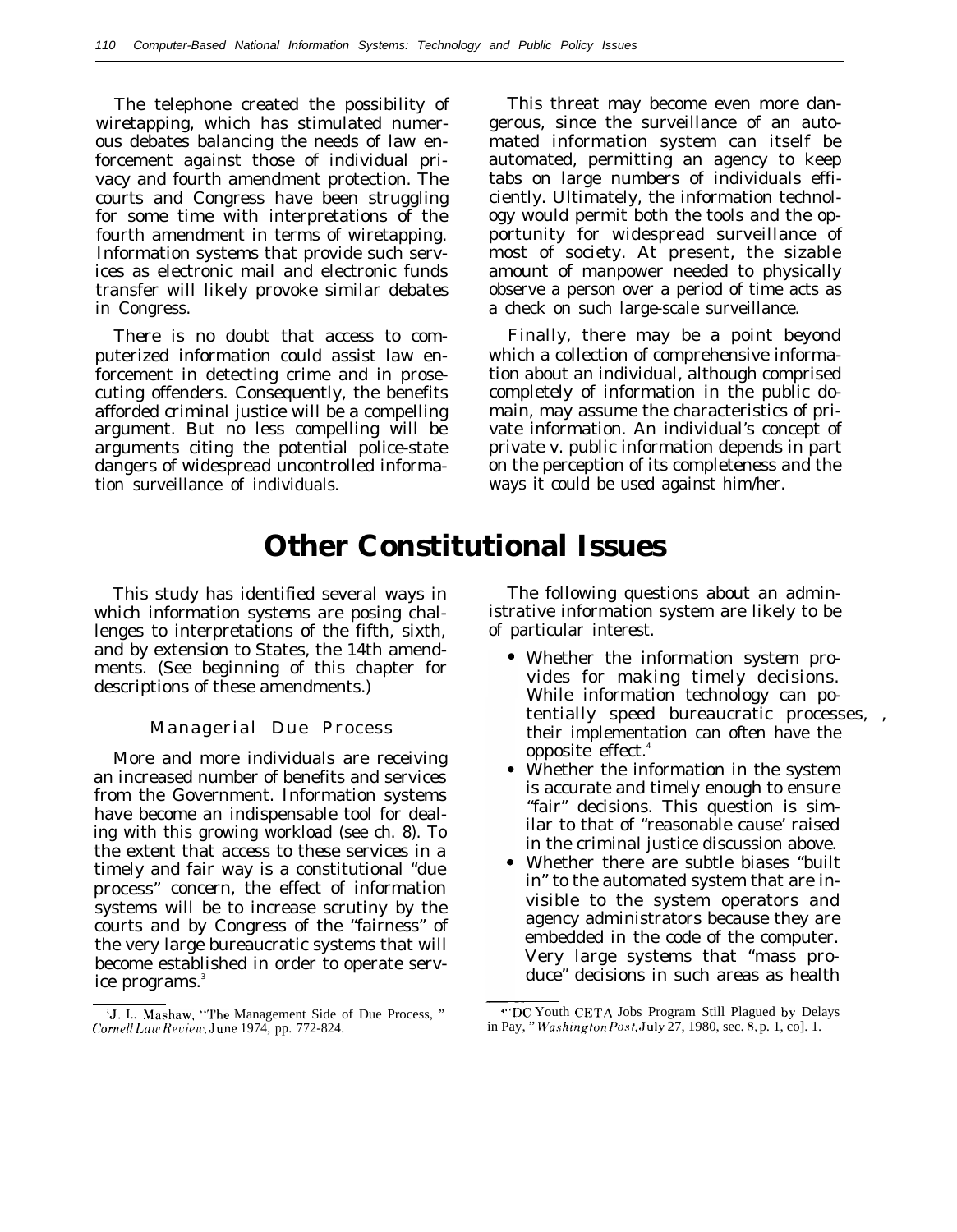benefits, student loans, or tax returns may react quickly to what the computer recognizes as "normal" applications, but reject "unusual" claims. If, as a consequence, clients are subjected to an unacceptable amount of hassle and delay, the definition of "normal" used by the computer may become subject to due process challenge.

#### Information Collection

The increased recordkeeping and data collection requirements imposed by the Government on organizations and individuals was one of the trends identified in this study. The quantity of information that individuals and organizations now must provide to the Government–either mandatorily (e.g., for census, tax, or regulatory purposes), in order to receive benefits (e.g., loan guarantees or medical payments), or to justify management decisions—is already extensive and growing larger.

There may be a threat to fifth amendment protections stemming from the use of personal or corporate computer data that have been collected by the Government for one purpose as evidentiary material in unrelated criminal or regulatory cases.

#### Social/Psychology-BaSed Application s

In addition to the straightforward uses of information systems to collect data and automate decisions, there are a number of new computer applications that use analytical techniques being developed in social psychology. The actual effectiveness of these techniques, which purport to predict and analyze human behavior based on the statistical analysis of information about individuals, is still being debated. Social scientists anticipate a steady improvement in the ability to predict future social behavior based on the analysis of seemingly unrelated personal characteristics or of the results from batteries of tests. If these capabilities improve as expected, some serious due process questions could be raised by their use in the criminal justice system. Three particular applications already appear to pose problems.

1. *Jury selection:* A small industry has grown up around the use of computerized dossiers of potential jurors along with computer models for predicting juror behavior. At this time, the technology is very expensive and its value is controversial. While some defense lawyers have claimed success owing in part to the use of these systems, it is hard to prove conclusively that the outcome of a particular trial was in any way due to specific juror selection.

However, future computer technology will make this application cheap, and far more personal data about potential jurors will be available, legally or illegally. Furthermore, there is a sufficiently sound social scientific basis underlying this type of use to suggest that predictive techniques will be likely to improve in effectiveness. If so, the entire concept of an "impartial" jury as required by the sixth amendment may be challenged. $5$ 

2. *Lie detectors:* Lie detecting technology has already raised many difficult problems for Congress and the courts. Computer-based technology will add a new dimension to these still unresolved issues. So called "voice stress" analyzers are being manufactured and marketed for relatively low prices. This type of lie detector, which analyzes the degree of stress in a speaker's voice, depends on the assumption that measurable stress indicators appear when a lie is being told.

Unlike older lie detector technology based on the polygraph, voice stress devices can be used without the cooperation or even knowledge of the sub-

<sup>&#</sup>x27;John I,. Wanamaker, "Computer and Scientific Jury Selection: A Calculated Risk, " University of Detroit Journal of<br>UrbanLaw.vol.55.winter1978, **pp.** 345-370.